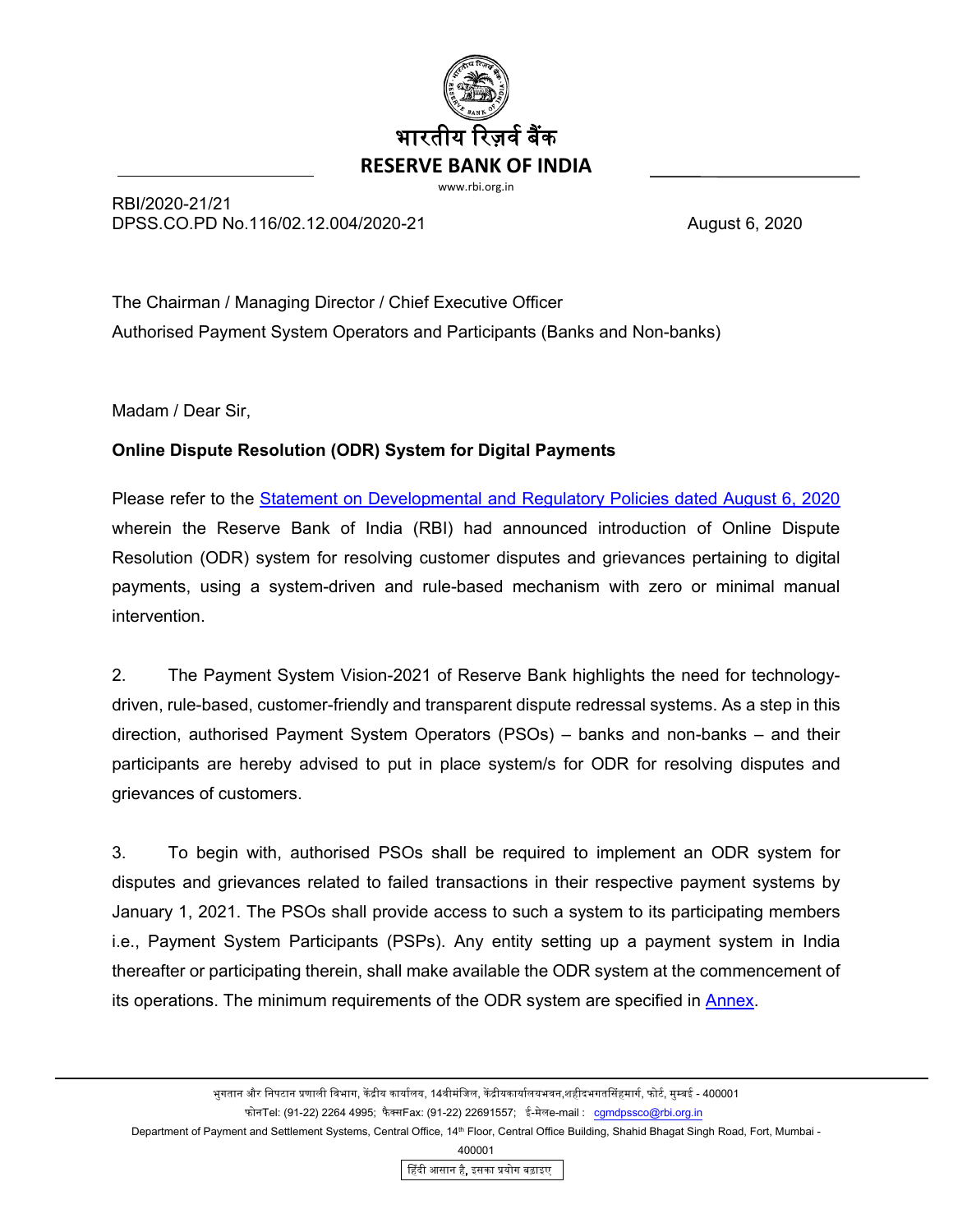4. Based on experience gained, ODR arrangement would later be extended to cover disputes and grievances other than those related to failed transactions. Please note that if the grievance remains unresolved up to one month, the customer may approach the [Reserve Bank -](https://www.rbi.org.in/Scripts/BS_PressReleaseDisplay.aspx?prid=52549) [Integrated Ombudsman Scheme, 2021](https://www.rbi.org.in/Scripts/BS_PressReleaseDisplay.aspx?prid=52549) (as amended from time to time).

5. This directive is issued under Section 10 (2) read with Section 18 of Payment and Settlement Systems Act, 2007 (Act 51 of 2007).

Yours faithfully,

(P. Vasudevan) Chief General Manager

Encl. : As above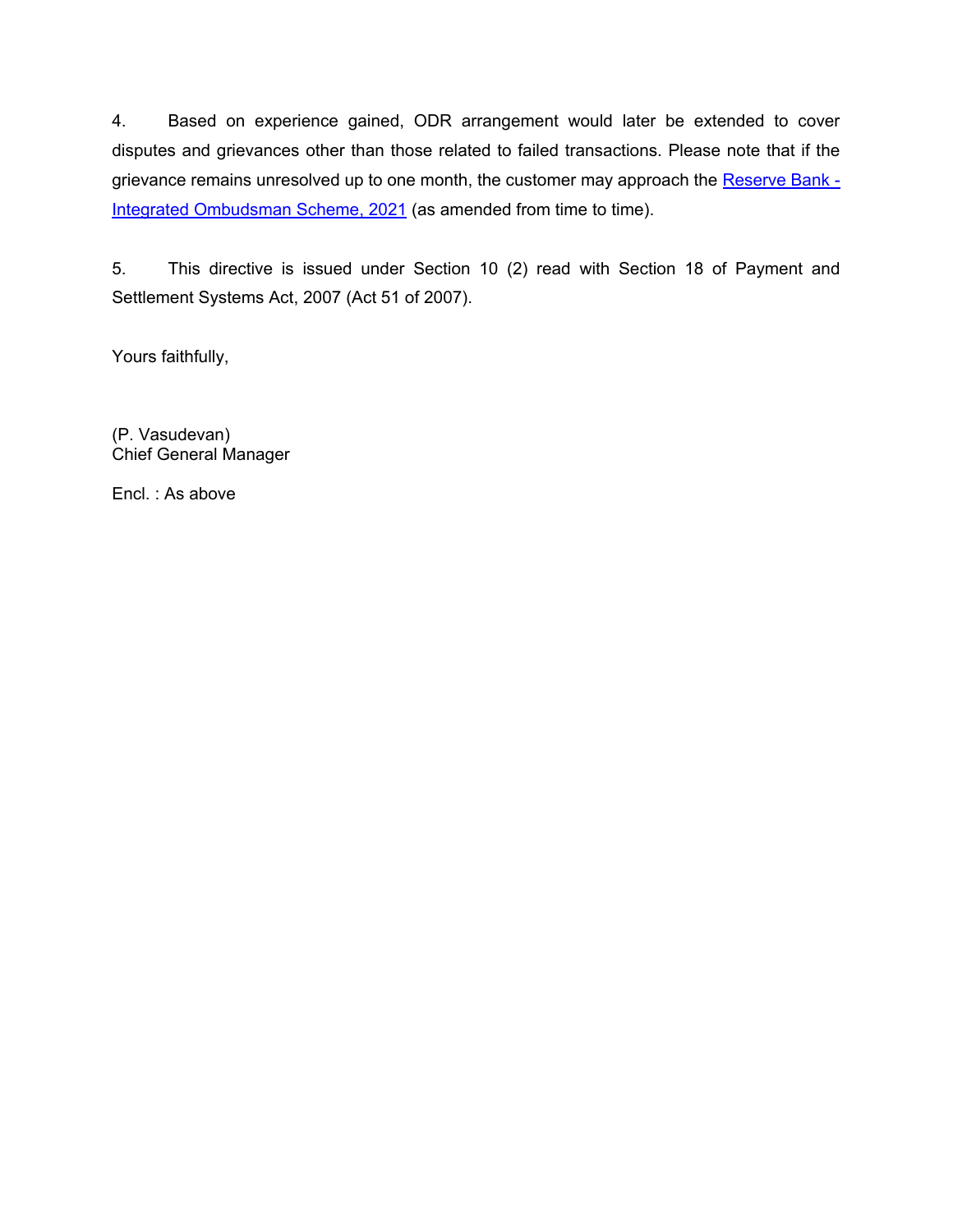#### **Annex**

## <span id="page-2-0"></span>**DPSS.CO.PD No. 116 / 02.12.004 / 2020-21 dated August 6, 2020**

### **Minimum Requirements of the ODR System**

#### 1. Applicability

1.1. These requirements apply to all authorised Payment Systems Operators (PSOs) – banks and non-banks – and their participating members [Payment System Participants (PSPs)].

### 2. Concept of the ODR system

2.1. The ODR system should be a transparent, rule-based, system-driven, user-friendly and unbiased mechanism for resolving customer disputes and grievances, with zero or minimal manual intervention.

## 3. Structure of the ODR system

- 3.1. Each PSO shall make available an ODR system for resolving disputes and grievances arising out of failed transactions and provide the participating PSPs an access to the system.
- 3.2. The PSO and its PSPs shall provide the customers an access for lodging the disputes and grievances relating to failed transactions, irrespective of such transactions being onus or off-us in nature.

# 4. Types of transactions covered under the scope of the ODR system

- 4.1. To begin with, disputes and grievances relating to failed transactions shall be covered under the ODR system. The scope, thus, includes all transaction types mentioned in the [RBI circular DPSS.CO.PD No.629/02.01.014/2019-20 dated September 20, 2019](https://www.rbi.org.in/Scripts/NotificationUser.aspx?Id=11693&Mode=0) on "Harmonisation of Turn Around Time (TAT) and customer compensation for failed transactions using authorised Payment Systems".
- 4.2. All provisions, including those relating to TAT and compensation to customers mentioned in the above circular need to be adhered to while resolving disputes and grievances using the ODR system.

# 5. Lodging and tracking of disputes and grievances

5.1. Customers shall be provided with one or more channels – web-based or paper-based complaint form, IVR, mobile application, call centre, SMS, through branches or offices, etc. – for lodging disputes and grievances. As mentioned above, such facility shall be